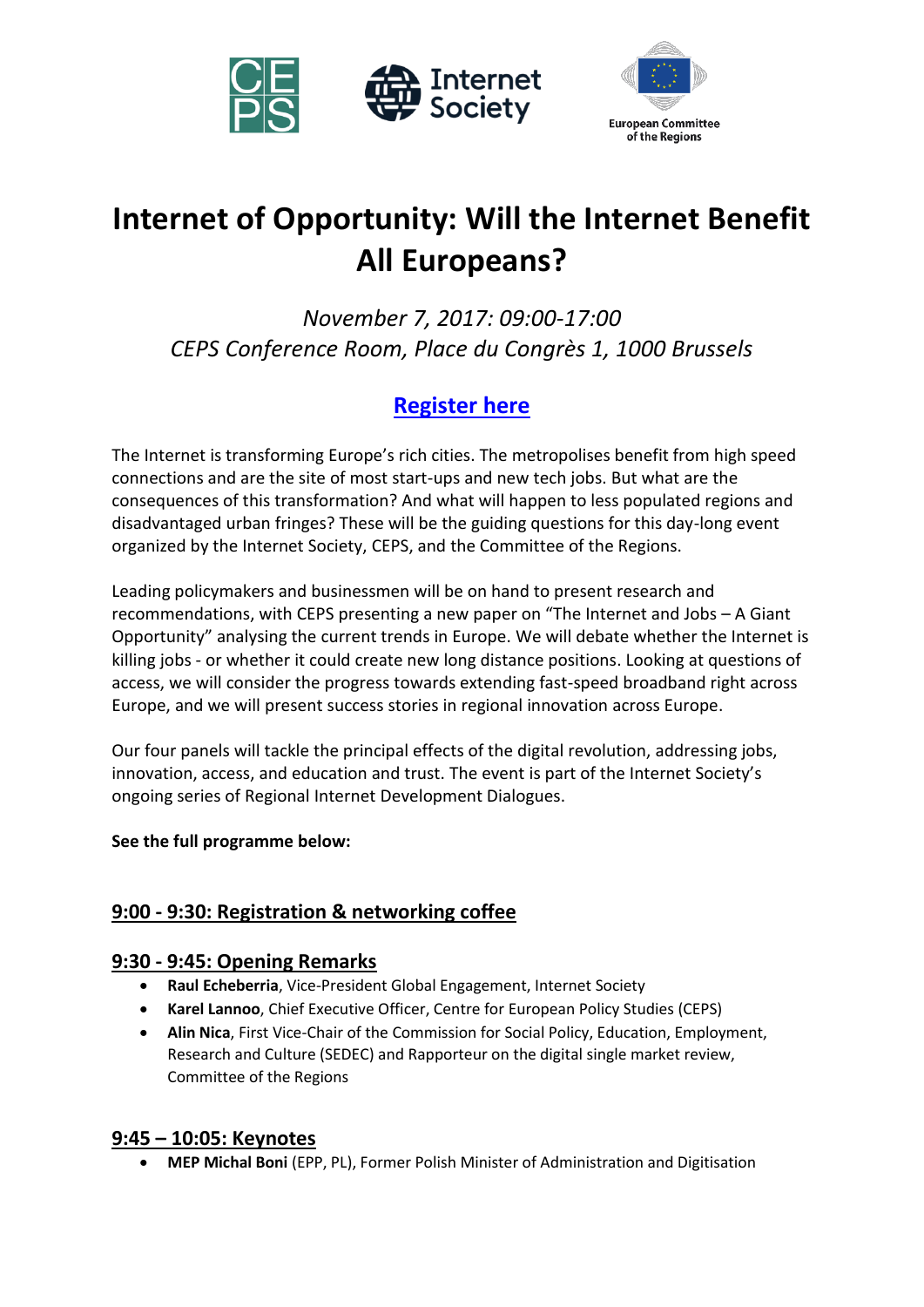



**Vint Cerf**, Google VP & "Chief Internet Evangelist" – pre-recorded comments via video.

## **10:05 – 13:00: Session I: The Internet as a driver of economic growth**

## **Panel 1: Employment in the Internet economy** (10:05-11:20)

Moderator: **William Echikson**, Associate Senior Research Fellow and Head of Digital Forum, CEPS

- **Maxime Cerutti**, Director of Social Affairs, Business Europe
- **Holger Kunze**, Director, German Mechanical Engineering Industry Association (VDMA)
- **Jouni Eho**, Director, Cursor (Regional Development Agency of Kotka-Hamina area, Finland)
- **Maria Marta Travieso**, Specialist, Future of Work Initiative, International Labour Organization
- **Ondrej Sočuvka**, Policy manager, Google

## **11:20 - 11:40: Coffee break**

## **Panel 2: Leveraging the new Internet platform for innovation** (11:40-13:00)

Moderator: **Andrea Renda**, Senior Research Fellow and Head of Regulatory Policy Unit, CEPS

- **Michela Palladino**, Director of European Policy and Government Relations, Developers Alliance
- **Saara Harjula,** Senior Advisor EU Affairs, Helsinki EU office
- **Pavol Mirossay**, Executive Director, Kosice IT Valley
- **Jens-Henrik Jeppesen,** Director for European Affairs, Centre for Democracy and Technology
- **Oluf Nielsen, Policy Oficer, Unit F1** "Digital Policy Development and Coordination", DG Connect, European Commission

## **13:00 - 14:00: Lunch break**

## **14:00-16:45: Session II: Developing an inclusive and secure digital economy for all**

## **Panel 3: Connecting Europe's far-flung regions** (14:00-15:15)

Moderator: **Maarit Palovirta**, Senior Manager, Regional Affairs Europe, Internet Society

- **Lise Fuhr**, Director General, ETNO
- **Ramon Roca**, Co-Founder, Guifi.net, Spain
- **Stefano Agnelli**, Director for European Institutional Affairs, Eutelsat
- **Jan Droege**, Director, Broadband Competence Office Support Facility